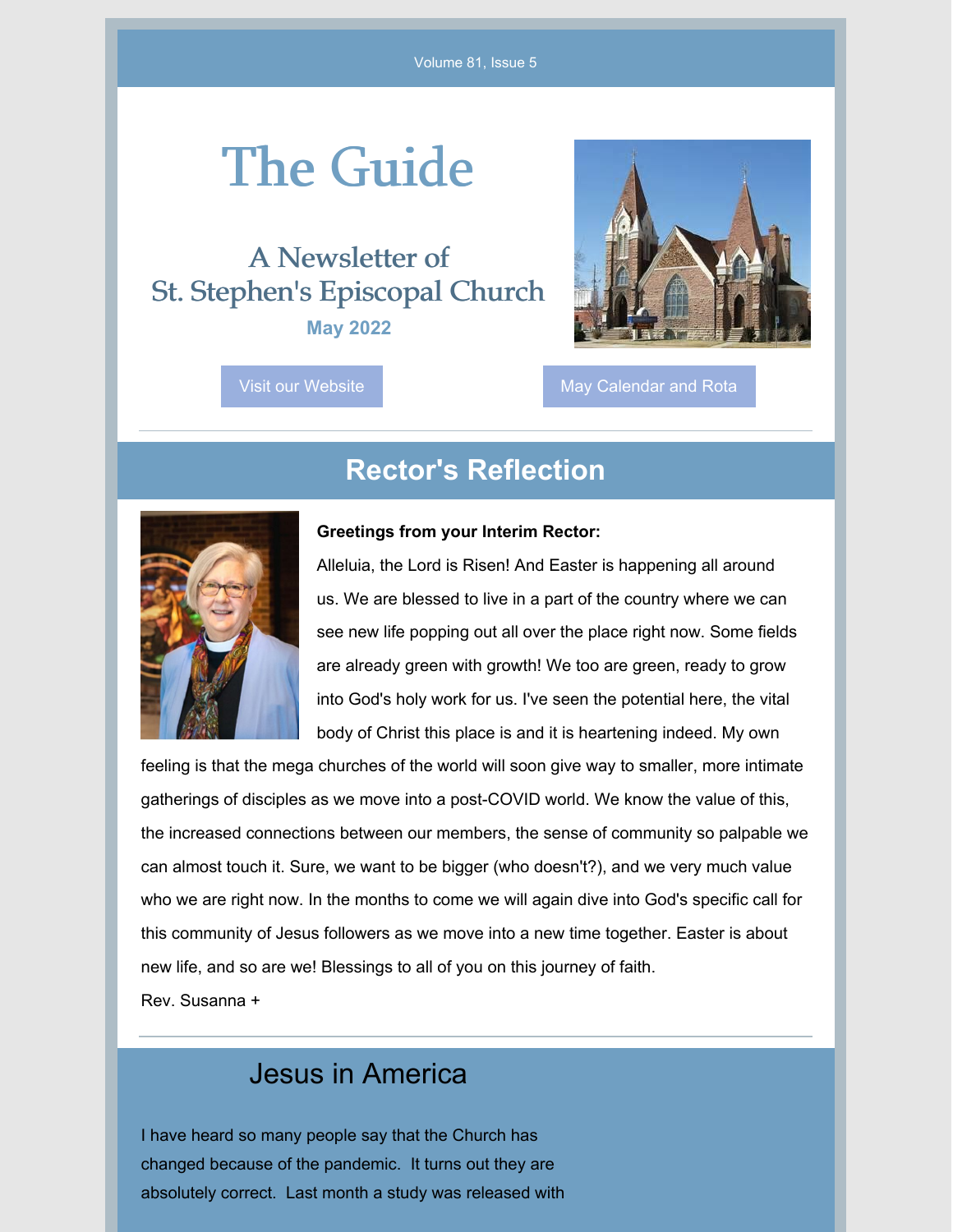some very important implications for contemporary Christians and churches. Jesus in America is a national study released in March 2022 in a partnership between The Episcopal Church and **[Ipsos](https://www.ipsos.com/en)**. The research found that while the majority of Americans polled believe Jesus was an important spiritual figure and want equality in society, it also showed Christians are not necessarily practicing what Jesus taught, and Americans feel judged when talking about their beliefs.



The study also found that the global pandemic has negatively impacted participation in organized religion — or religious activity — and more people are finding spiritual fulfillment in nature. To read further please go to <https://www.episcopalchurch.org/jesus-in-america/>

**Coming in June: Pentecost Birthday Party Sunday, June 5th**

#### **Wear Red and Share Bread.**



Or macaroni salad, or cold cuts or potato

chips or anything else you would like to share. We will celebrate the birthday of the Church with a blow out bash of our own. Invite your friends and family to join us for worship at 10 am and then lunch right after in the parish hall, complete with a birthday cake (no, not 2022 candles on it!) And maybe even a pinata for the kids....



#### *Registration Open!*

**Registration for Camp Canterbury is now open on the [diocesan](https://campcanterbury.episcopal-ne.org/) website.** [https://campcanterbury.episcopal-ne.org](https://campcanterbury.episcopal-ne.org/) **Camp will take place Monday, July 18 - Friday, July 22 at Calvin Crest. Camp Canterbury is our diocesan summer camp for youth from 4th grade through 2022 high school graduates. Youth are invited to join us for outdoor activities, swimming, sports, crafts, games, worship, program and so much more!**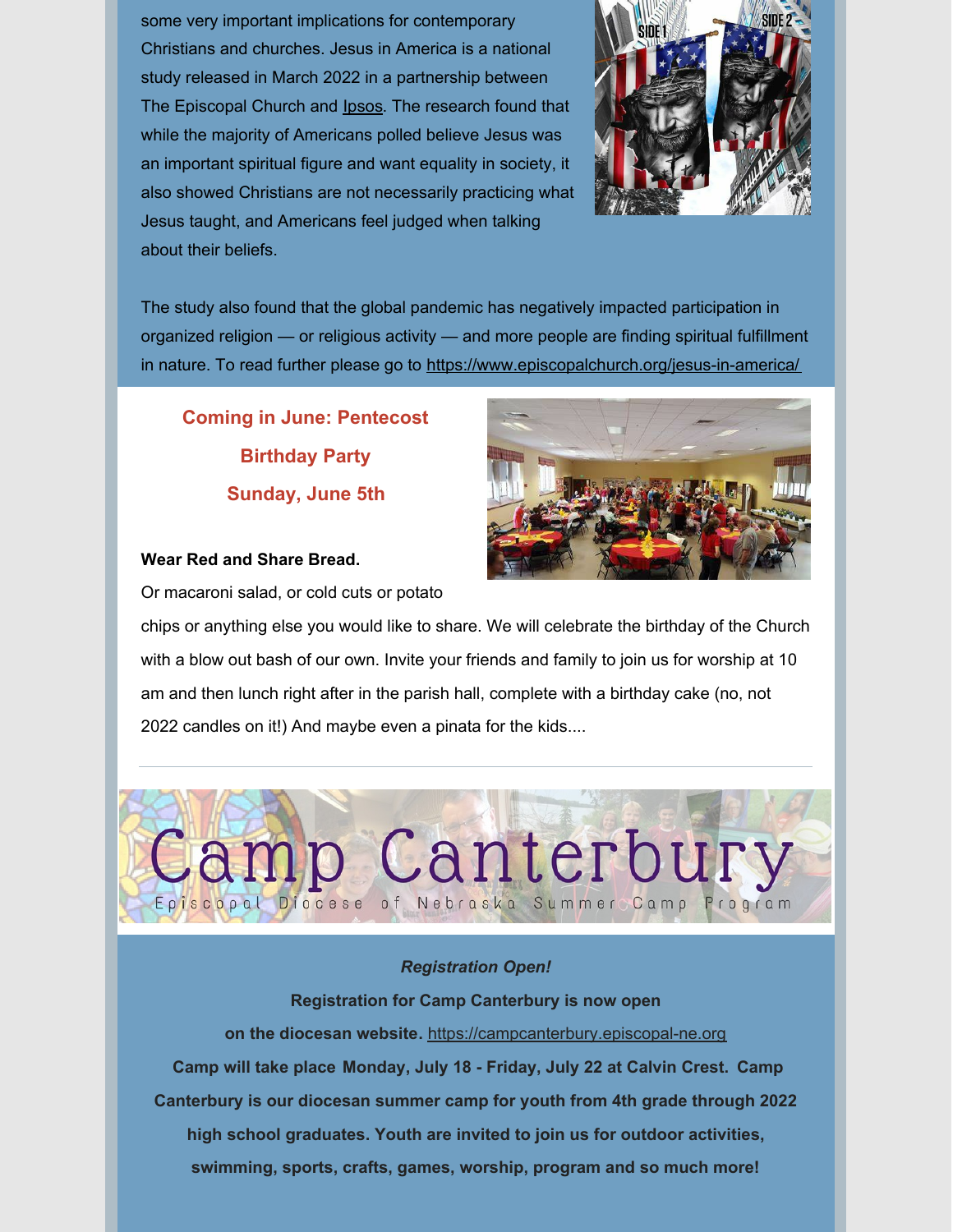**We are still looking for counselors! If you would like to volunteer to be a counselor, please complete the [application](https://files.constantcontact.com/a09bbcdc001/f3d6bc45-50af-43e4-96c9-f5b862df94f8.pdf) and email it to our camp director, Bryan Bliss at [bryanbbliss@gmail.com](mailto:bryanbbliss@gmail.com), or mail it to the Episcopal Diocese of Nebraska, ATTN: Camp Canterbury, 109 N. 18th Street, Omaha, NE 68102.**



### Youth News

**Train up a child in the way he should go; even when he is old he will not depart from it." – Proverbs 22:6**

**Congratulations to our 2022 Seniors. I have so many mixed emotions watching all of you graduate and move on to the next chapter in your lives. I will forever cherish the memories that I have with each and every one of you. Mary, Jillian, Lisa, Presley, Mya and Deven, may your lights shine and make a difference. Thank you for allowing me to be a part of your faith journeys.**

#### **Courtney Berg, Director of Youth Formation**

**Special thanks** go out to all the people who helped make our Holy Week and Easter so special: Sandy Fowler for lots of altar changes, all done with a big smile on her face; Sue Clement for live music on Easter, what a gift!; Kaeleigh Post



for helping with Palm Sunday, Good Friday and then doing Morning Prayer the First Sunday of Easter while your rector was on vacation; and of course to our parish administrator, Lynne Nuss, who rolls with all the changes and demands with grace and a sweet smile.

## **Make a Call, Send a Card, Say a Prayer**

### On Our Prayer Lists

**Those in need of healing or for other concerns:** Robin, Jerry, Don, Jayden, Nancy and family, Donna and family

**Homebound**: Mickey, Lloyd and Jim

*Prayer requests can be emailed to*

#### Birthday Blessings to:

Emma Goodman - May 5 Kaila Roeser - May 5 Jenny Cook - May 7 Barb Beck - May 9 Michael Baxter - May 12 Daryl Baxter - May 14 Mick Fowler - May 16 Laurie Amsberry - May18 Susanna DesMarais - May 21